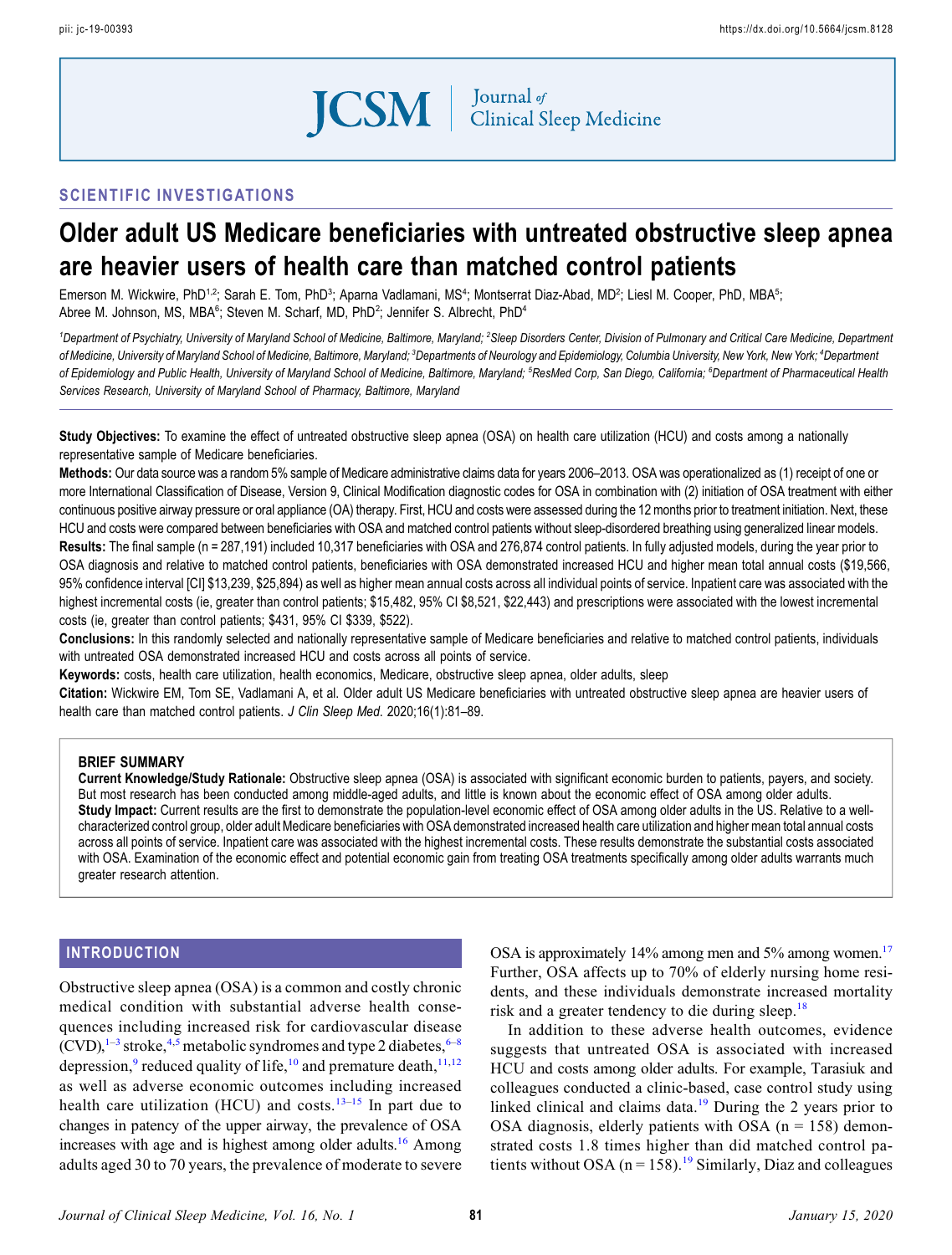performed a retrospective review of inpatient and outpatient Veterans Health Administration data and found that elderly veterans with newly diagnosed OSA ( $n = 31,287$ ) experienced significantly more emergency department (ED) visits and hospitalizations than did either patients with chronic OSA ( $n = 50,891$ ) or no OSA ( $n = 1,785,698$ ).<sup>[20](#page-7-0)</sup> Becerra and colleagues<sup>[21](#page-7-0)</sup> examined the effect of OSA and obesity on asthma-related hospitalizations in the US Nationwide Inpatient Sample. Among both men and women older than 65 years, OSA was associated with increased asthma-related hospitalization costs. In terms of comorbid OSA, Tuohy and colleagues found that among Medicare beneficiaries older than 67 years and initiating dialysis, untreated OSA was associated with increased nonnephrology outpatient encounters over  $1.6$  years.<sup>[22](#page-7-0)</sup>

At the same time, not all studies have found increased HCU among all older adult groups with OSA. Kao and colleagues performed an administrative review in Taiwan and found that among individuals ages 60 to 69 years and relative to matched control patients without OSA ( $n = 430$ ), patients with OSA  $(n = 86)$  demonstrated 1.76× higher total costs as well as in-creased HCU across all points of service.<sup>[23](#page-7-0)</sup> However, no differences in costs or HCU were observed between a smaller sample of older individuals ages 70 to 79 years ( $n = 33$ ) and matched control patients without OSA ( $n = 165$ ).<sup>[23](#page-7-0)</sup> Similarly, Tarasiuk and colleagues<sup>[24](#page-7-0)</sup> found the effect of OSA on HCU to be attenuated among individuals older than 65 years, with few differences between patients with OSA and matched control patients without OSA observed among this age group.

Most research regarding OSA costs has been conducted on middle-aged adults. However, in light of the rapidly aging US populace, $^{25}$  $^{25}$  $^{25}$  understanding the adverse economic effect of OSA among older adults is particularly important to payers, policymakers, and health systems leaders charged with managing population health forthe future. In addition, from a US perspective, no study of which we are aware has examined the population-level economic effect of OSA among older adults. Thus, the objective of the current project was to evaluate HCU and costs associated with untreated OSA among a randomly selected, nationally representative sample of Medicare beneficiaries in the United States. We hypothesized that relative to matched control patients without sleep-disordered breathing, beneficiaries with untreated OSA would demonstrate increased HCU and costs.

# METHODS

### Data source

Data for this study were obtained from a random 5% sample of Medicare administrative claims from the Centers for Medicare and Medicaid Services Chronic Conditions Warehouse for years 2006–2013. Participants were identified within a larger program of sleep research, $26,27$  including Medicare beneficiaries with sleep disorders (1) in whom any sleep disorder including OSA was diagnosed or (2) who filled a prescription for sleeprelated medications, while also maintaining continuous enrollment in Medicare Parts A, B, and D, with no Part C, for 12 months prior to the index date (ie, first date of sleep disorder diagnosis or sleep-related medication fill) and 24 months

postindex. These beneficiaries were then matched 1:4 on index date to a control group composed of beneficiaries without sleep disorder diagnoses, diagnostic procedures, or sleeprelated medication fills during the entire study period, who also met the same continuous enrollment criteria.

### Study design and population

Using the aforementioned dataset, we conducted a case-control study to compare HCU and costs during the 12 months prior to diagnosis between Medicare beneficiaries aged 65 years and older with OSA and control patients without sleep-disordered breathing. Cases were included in this study if they had an OSA diagnosis and at least one fill for a continuous positive airway pressure machine or oral appliance therapy.

### OSA cases

OSA was defined by one or more inpatient or outpatient claims including International Classification of Disease, Ninth Revision, Clinical Modification (ICD-9-CM) codes (780.51, 780.53, 780.57, 327.23). The index date was the first date of OSA diagnosis occurring after a 12-month 'clean' period where there was no OSA diagnosis.

### Control patients

Control patients were identified based on the absence of sleeprelated diagnosis (insomnias, non-OSA sleep-related breathing disorders, sleep-related movement disorders, parasomnias, central disorders of hypersomnolence, and other sleep disorders), treatment, or diagnostic procedure during the entire study period (2006–2013).

### HCU and costs

HCU was defined as counts of claims over the 12-month period prior to OSA diagnosis and categorized by point of service (inpatient, outpatient, ED, and prescription claims). Mean annual costs were calculated overall and by point of service and reported in 2013 US dollars. In terms of OSA-specific costs, any coding for OSA (eg, provisional diagnosis required for polysomnography or home sleep apnea testing [HSAT]) would have triggered assignment of the index date for OSA cases. Because costs that occur on the index date are excluded from analysis, these and subsequent OSA-specific costs are not considered in the current study. We used the Consumer Price Index inflation calculator available through the US Department of Labor Statistics to convert costs to 2013 dollars.

### Covariates

Information on beneficiary demographic characteristics was obtained from the claims files. The Chronic Conditions Warehouse contains information on 27 comorbid conditions, with an annual flag for each condition as well as the date of first diagnosis.<sup>[28](#page-7-0)</sup> We used the date of first diagnosis to determine whether a condition was present at the date of insomnia diagnosis (ie, index date). Other comorbidities of interest were identified by searching all claim types for relevant ICD-9-CM codes during the study period. Any diagnoses received during the year prior to insomnia diagnosis were assumed to be present at the index date. A comorbidity index based on the Deyo adaptation of the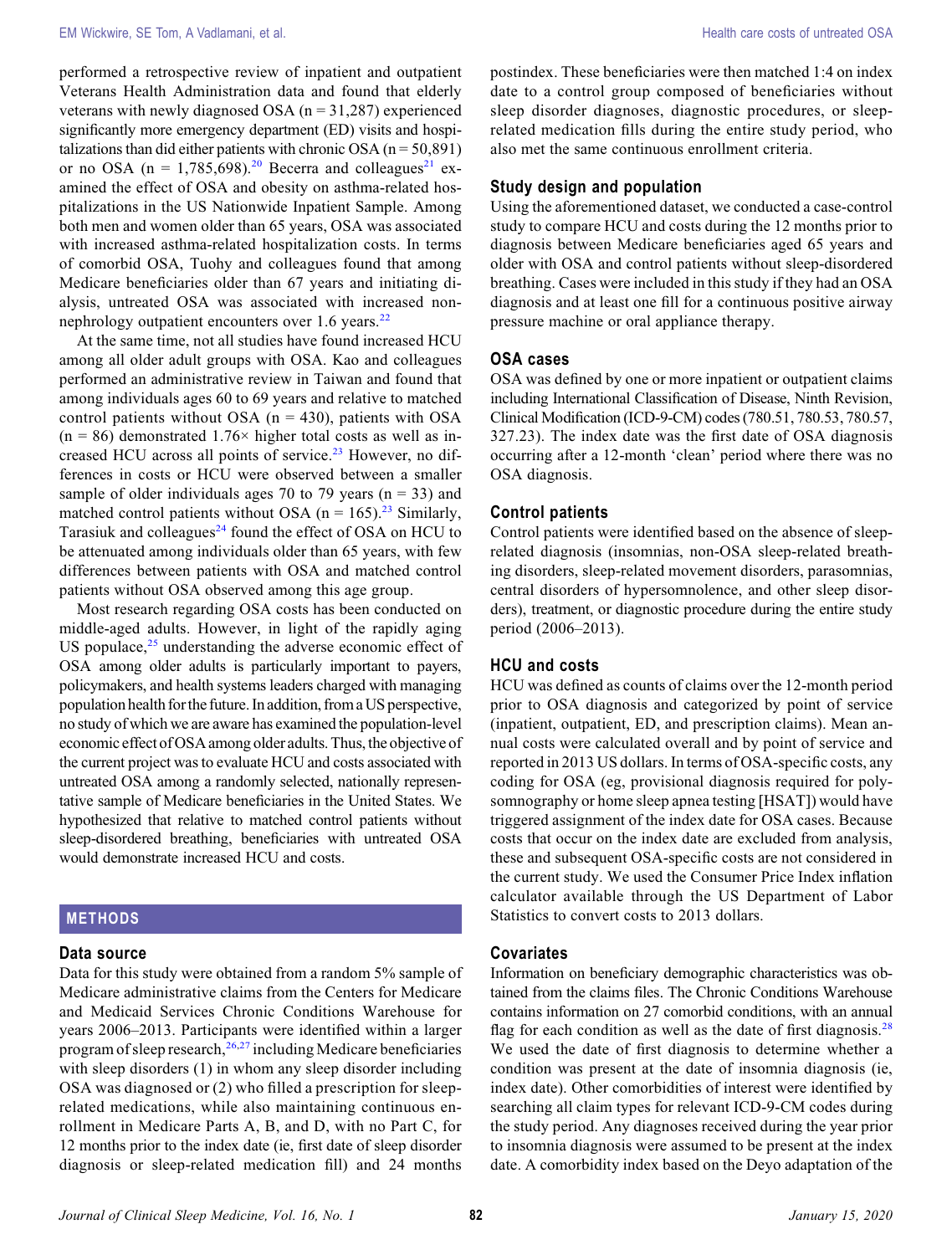Charlson Comorbidity Index was calculated and included in subsequent analyses.<sup>2</sup>

### Statistical analysis

Bivariate comparisons between OSA cases and healthy sleep control patients were assessed using Pearson chi-square for categorical variables and Student's t tests for continuous variables. We calculated total unadjusted mean HCU and costs by point of service and present these with their standard deviation (SD).

To accommodate overdispersion of the count data, negative binomial models were used to compare HCU between OSA cases and control patients. All models were run separately for each point of service. Unadjusted models were only adjusted for year of diagnosis. Because of the large number of potential confounders, adjusted models were built using a backward selection procedure, keeping those variables significant at  $P < .001$ . We tested effect modification by sex by including an interaction term in each model, with a value of  $P < .05$  indicative of possible effect modification. Mean costs were modeled using a generalized linear model with a gamma distribution and log link. We used a similar process to build unadjusted and adjusted final models.

Because our approach was based on several assumptions, we also conducted multiple sensitivity analyses to test robustness of results. First, we tested a less restrictive definition of OSA that did not require a positive airway pressure fill. Next, we created propensity scores (PS) by modeling case status as a function of baseline comorbidities and demographic characteristics using logistic regression and outputting the probabilities. We used these PS in two ways. First, we included them in our negative binomial and generalized linear models as covariates. Next, we created a 1:1 PS matched set using greedy matching with a caliper distance of 0.2 and reran all between-groups analyses.

All analyses were performed using SAS software version 9.4 (SAS Institute, Cary, North Carolina, United States) and Stata version 14 (StataCorp LP, College Station, Texas, United States). This study was approved by the University of Maryland, Baltimore Institutional Review Board (Project ID: HCR-HP-00072414-2).

# RESULTS

### **Participants**

We identified 10,317 OSA cases and 276,874 control patients meeting eligibility criteria between 2006–2013, resulting in a total sample of 287,191 beneficiaries. Participants were predominantly female (64.4%) and non-Hispanic white (84.6%) ([Table 1](#page-3-0)). The mean (SD) age of the sample was  $75.9(7.6)$  years with OSA cases being younger than control patients (72.4 [5.6] versus 76.0 [7.7] years,  $P < .001$ ). Despite their younger age, beneficiaries with OSA had a higher comorbidity burden than control patients (almost all comorbidities significantly higher).

### HCU and costs

Mean annual HCU during the 12 months prior to OSA diagnosis was higher among beneficiaries with OSA compared to control patients across all points of service ([Table 2](#page-4-0)), with HCU increasing during the 12 months prior to diagnosis ([Figure 1](#page-4-0)). Counts for prescriptions were highest, whereas claims for

inpatient HCU were lowest. In fully adjusted (ie, year of diagnosis, age, sex, race, and comorbidities listed in the supplemental material), negative binomial models and relative to control patients, HCU was higher among beneficiaries with OSA across all points of service (**[Table 3](#page-5-0)**, model 2). No significant effect modification by sex was detected.

OSA cases demonstrated higher mean annual health care costs than did control patients, including total annual health care costs (\$100,383 [SD \$322,495] vs \$53,477 [SD 208,280], respectively; [Table 2](#page-4-0)), with costs increasing during the 12 months prior to diagnosis ([Figure 2](#page-5-0)). In fully-adjusted (ie, year of diagnosis, age, sex, race, and comorbidities listed in the supplemental material) models and relative to control patients, beneficiaries with OSA demonstrated higher total annual costs (\$19,566, 95% CI \$13,239, \$25,894; [Table 4](#page-6-0), model 2). Inpatient care was associated with the highest difference in costs between cases and controls (\$15,482, 95% CI \$8,521, \$22,443) and prescriptions were associated with the lowest difference in costs between cases and control patients (\$431, 95% CI \$339, \$522). No effect modification by sex was detected.

In sensitivity analyses, a less specific definition of OSA (ie, requiring an OSA diagnosis but not a positive airway pressure charge requirement) resulted in higher HCU and much higher costs across all categories (eg, greater total incremental costs in control patients of \$32,258 vs. \$19,566 among those with a positive airway pressure fill, data not shown). Including PS (ie, based on baseline comorbidities and demographic characteristics such as age and sex) in the models as a covariate did not change effect estimates from fully adjusted models. Finally, the PS matching process resulted in 10,317 cases and 10,317 matched control patients, but ultimately did not result in significant changes to effect estimates.

### **DISCUSSION**

The current findings reflect the largest analysis to date of the economic burden of untreated OSA among a randomly selected, national sample of older adult Medicare beneficiaries. Understanding the economic burden of OSA among older adults has been recognized as an understudied and high priority area for research. Overall, results demonstrate both the high burden of comorbid OSA as well as significantly increased HCU and costs associated with the disorder. Relative to matched control patients, older adults with OSA demonstrated higher levels of all medical and psychiatric comorbidities studied, excepting Alzheimer disease and related dementias. Further, relative to matched control patients, beneficiaries with untreated OSA demonstrated greater HCU and costs across all points of service, including inpatient, outpatient, ED, and prescription medications during the 12 months prior to OSA diagnosis. These results are generally consistent with and add a population health perspective to previous literature, $19-21$  $19-21$  $19-21$  thus highlighting the clinical and economic importance of OSA specifically among older adults. The preponderance of evidence from prior research conducted among mostly middle-aged adults demonstrates that OSA is associated with increased HCU and approximately double the costs.[15](#page-7-0) However, two of six previous studies $^{23,24}$  $^{23,24}$  $^{23,24}$  conducted among older adults found no differences in HCU or costs between those with and without OSA. In this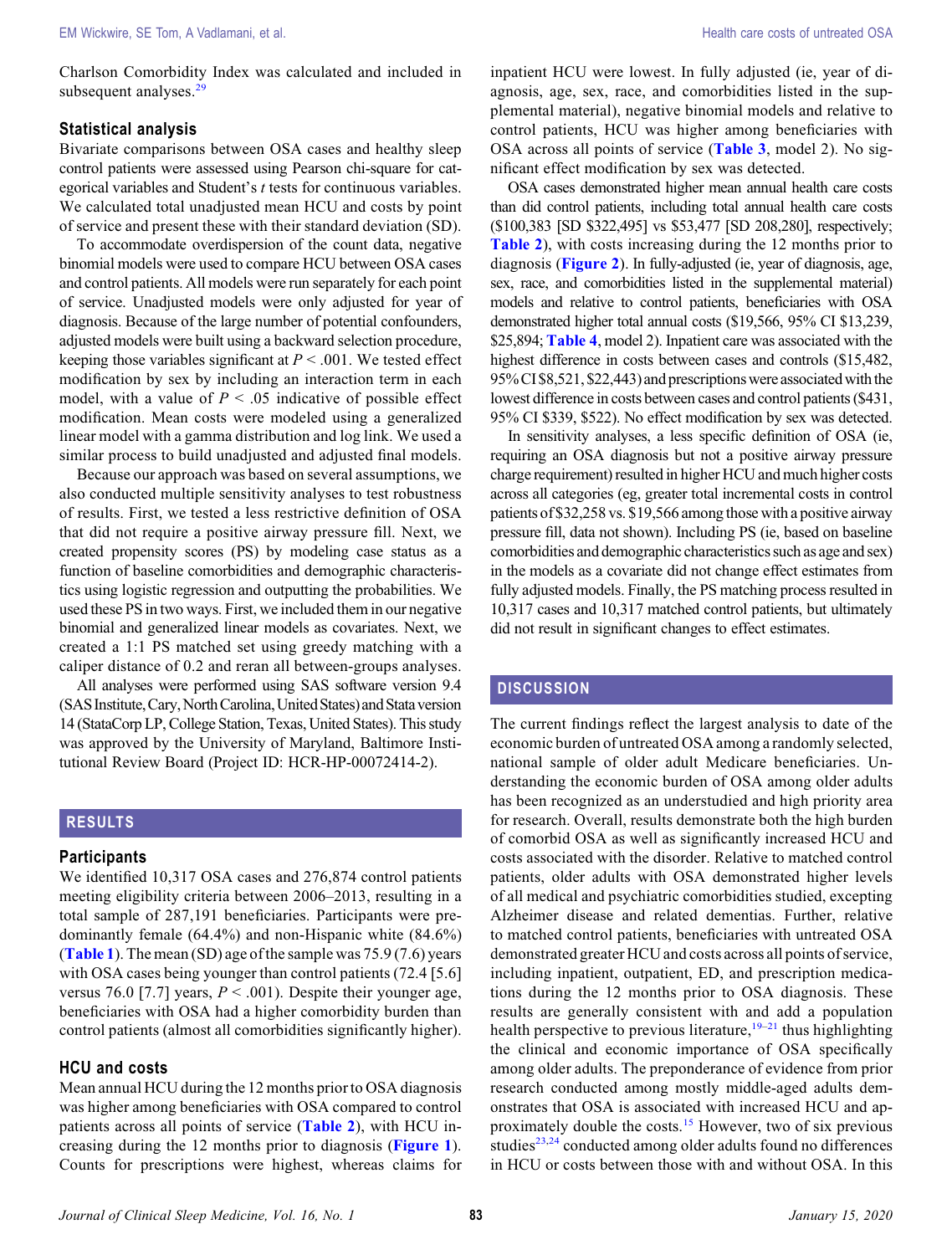### <span id="page-3-0"></span>Table 1—Baseline characteristics of OSA cases and for control patients, 2006–2013.

|                            | <b>OSA Cases</b><br>$(n = 10, 317)$ | <b>Control Patients</b><br>$(n = 276,874)$ | $P^*$  |  |
|----------------------------|-------------------------------------|--------------------------------------------|--------|--|
| Age, years, mean (SD)      | 72.4 (5.6)                          | 76.0 (7.7)                                 | < 0.01 |  |
| Sex, n (%)                 |                                     |                                            | < .001 |  |
| Male                       | 4,968 (48.1)                        | 97,224 (35.1)                              |        |  |
| Female                     | 5,349 (51.9)                        | 179,650 (64.9)                             |        |  |
| Race/ethnicity, n (%)      |                                     |                                            | < 0.01 |  |
| Non-Hispanic white         | 9,187 (89.1)                        | 233,831 (84.5)                             |        |  |
| Non-Hispanic black         | 637 (6.2)                           | 23,402 (8.4)                               |        |  |
| Hispanic                   | 210(2.0)                            | 6,342(2.3)                                 |        |  |
| Other                      | 283 (2.7)                           | 13,299 (4.8)                               |        |  |
| Comorbid conditions, n (%) |                                     |                                            |        |  |
| Depression                 | 1,887 (18.3)                        | 2,474 (8.9)                                | < .001 |  |
| Anxiety                    | 1,323 (12.8)                        | 20,229 (7.3)                               | < 0.01 |  |
| <b>ADRD</b>                | 632(6.1)                            | 28,804 (10.4)                              | < .001 |  |
| Asthma                     | 1,659 (16.1)                        | 21,046 (7.6)                               | < .001 |  |
| Atrial fibrillation        | 1,734 (16.8)                        | 31,145 (11.3)                              | < 0.01 |  |
| Heart failure              | 3,060 (29.7)                        | 57,907 (20.9)                              | < .001 |  |
| Chronic kidney disease     | 1,850 (17.9)                        | 36,911 (13.3)                              | < .001 |  |
| COPD                       | 2,800 (27.1)                        | 51,529 (18.6)                              | < .001 |  |
| <b>Diabetes</b>            | 4,340 (42.1)                        | 83,844 (30.3)                              | < .001 |  |
| Hyperlipidemia             | 8,562 (83.0)                        | 190,497 (68.8)                             | < .001 |  |
| Hypertension               | 8,935 (86.6)                        | 205,889 (74.4)                             | < 0.01 |  |
| Ischemic heart disease     | 5,819 (56.4)                        | 116,896 (42.2)                             | < .001 |  |
| Osteoporosis               | 2,819 (27.3)                        | 93,062 (33.6)                              | < .001 |  |
| Rheumatoid arthritis       | 5,816 (56.4)                        | 122,347 (44.2)                             | < .001 |  |
| <b>Stroke</b>              | 1,313(12.7)                         | 33,759 (12.2)                              | .10    |  |
| Deyo CCI                   |                                     |                                            |        |  |
| 0                          | 1,650(16.0)                         | 76,551 (27.7)                              |        |  |
| $\mathbf{1}$               | 3,114(30.2)                         | 86,155 (31.1)                              | < .001 |  |
| $\overline{2}$             | 2,673 (25.9)                        | 59,837 (21.6)                              |        |  |
| $3+$                       | 2,880 (27.9)                        | 54,331 (19.6)                              |        |  |

Value of P from t test or chi-square goodness of fit. ADRD = Alzheimer disease and related dementias, CCI = Charlson Comorbidity Index, COPD = chronic obstructive pulmonary disease, OSA = obstructive sleep apnea.

vein the current, large national study builds on prior research and supports dramatically elevated costs among older adults with OSA. As health care shifts from volume to value, $30$  economic aspects of disease will become increasingly important to patients, payers, policymakers, and the public at large.

Older adults represent a particularly important vulnerable population for OSA surveillance and treatment. In the current study, the older adult population is the greatest novel contribution to the literature, as OSA remains largely undiagnosed and untreated in the elderly. For example, in a survey of community-dwelling Medicare beneficiaries age 65 years and older as part of the National Health and Aging Trends Study survey, 56% of participants were estimated to be at high risk of OSA based on self-reported symptoms, but only 8% had undergone diagnostic assessment for OSA. Interestingly, 94% of those tested received a subsequent diagnosis of  $OSA<sup>31</sup>$  $OSA<sup>31</sup>$  $OSA<sup>31</sup>$  At the

same time, OSA is increasingly recognized as an important comorbidity among the elderly, with a significant increase in sleep testing among Medicare beneficiaries between 2000 to  $2014<sup>32</sup>$  $2014<sup>32</sup>$  $2014<sup>32</sup>$  In addition to well-documented health consequences of OSA, current results demonstrate the adverse economic outcomes associated with OSA among older adults. These results are that in terms of cost containment, payers, policymakers, and health systems leaders should consider routine screening for OSA among their older adult patient populations, and especially older adult patients with medical and psychiatric comorbidity.

An unexpected finding in the current analysis is that more women than men were included in our OSA sample. This finding might simply because of the age of the OSA group, and life expectancy in the United States. Or, based on our operational definition of OSA (new diagnosis and treatment initiation),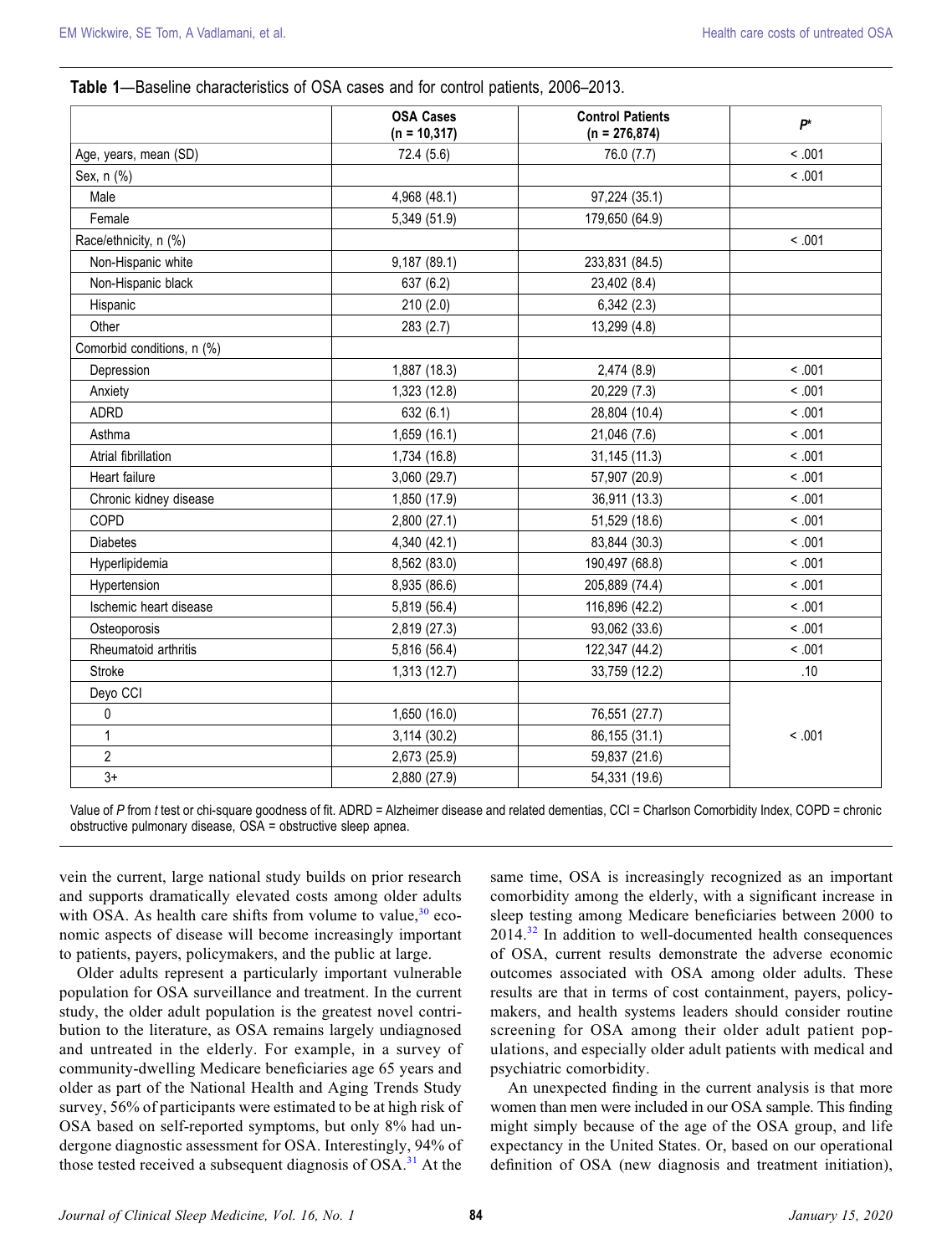# <span id="page-4-0"></span>Table 2—Annual HCU and costs in the 12 months prior to OSA diagnosis or matched index date among Medicare beneficiaries 2006–2013 (n = 287,191).

|                                     | <b>OSA Cases</b><br>$(n = 10, 317)$ | <b>Control Patients</b><br>$(n = 276,874)$ |
|-------------------------------------|-------------------------------------|--------------------------------------------|
| HCU per person                      |                                     |                                            |
| Inpatient, no. of visits            | 0.36(0.81)                          | 0.19(0.59)                                 |
| Emergency department, no. of visits | 0.56(1.11)                          | 0.34(0.84)                                 |
| Outpatient, no. of visits           | 5.50 (6.55)                         | 3.47(5.23)                                 |
| Prescriptions, no. of fills         | 23.92 (15.22)                       | 17.97 (15.13)                              |
| Costs per patient in 2013 dollars   |                                     |                                            |
| Hospital                            | 68,249 (281,417)                    | 34,852 (171,577)                           |
| Emergency department                | 1,687 (5,815)                       | 1,039 (4,664)                              |
| Outpatient                          | 27,409 (112,338)                    | 15,563 (93,708)                            |
| Prescriptions                       | 3,038(3,415)                        | 2,025 (2,960)                              |
| Total                               | 100,383 (322,495)                   | 53,477 (208,280)                           |

Data presented as mean (standard deviation). HCU = health care utilization, OSA = obstructive sleep apnea.

Figure 1—HCU by point-of-service during the year prior to OSA diagnosis or index date for control patients.



Relative to control patients, Medicare beneficiaries with OSA consume more health care resources across all points of service, including hospital visits, emergency department visits, outpatient visits, and prescription fills during the year prior to diagnosis. Visual inspection reveals that among beneficiaries in whom OSA was subsequently diagnosed, HCU increases in the months leading up to OSA diagnosis, with the steepest increases in hospital and ED visits, and the least increase in prescription fills. One possibility is that increases in HCU reflect seeking care for OSA-related symptoms or comorbidities. Conversely, for control patients demonstrate much lower HCU, with less variability, during a similar 12-month period, due to less engagement with the health system. HCU = health care utilization, OSA = obstructive sleep apnea.

another possible explanation for this result could be age-related trajectories of OSA. It is well documented that through middle age, the prevalence of OSA is higher among men than among women,<sup>[33](#page-7-0)</sup> perhaps due to differences in clinical manifestation that make OSA among women less likely to be diagnosed.<sup>[34,35](#page-7-0)</sup> However, after menopause the prevalence of OSA increases among women, such that the prevalence of OSA among older adult men and women is approximately equal, likely because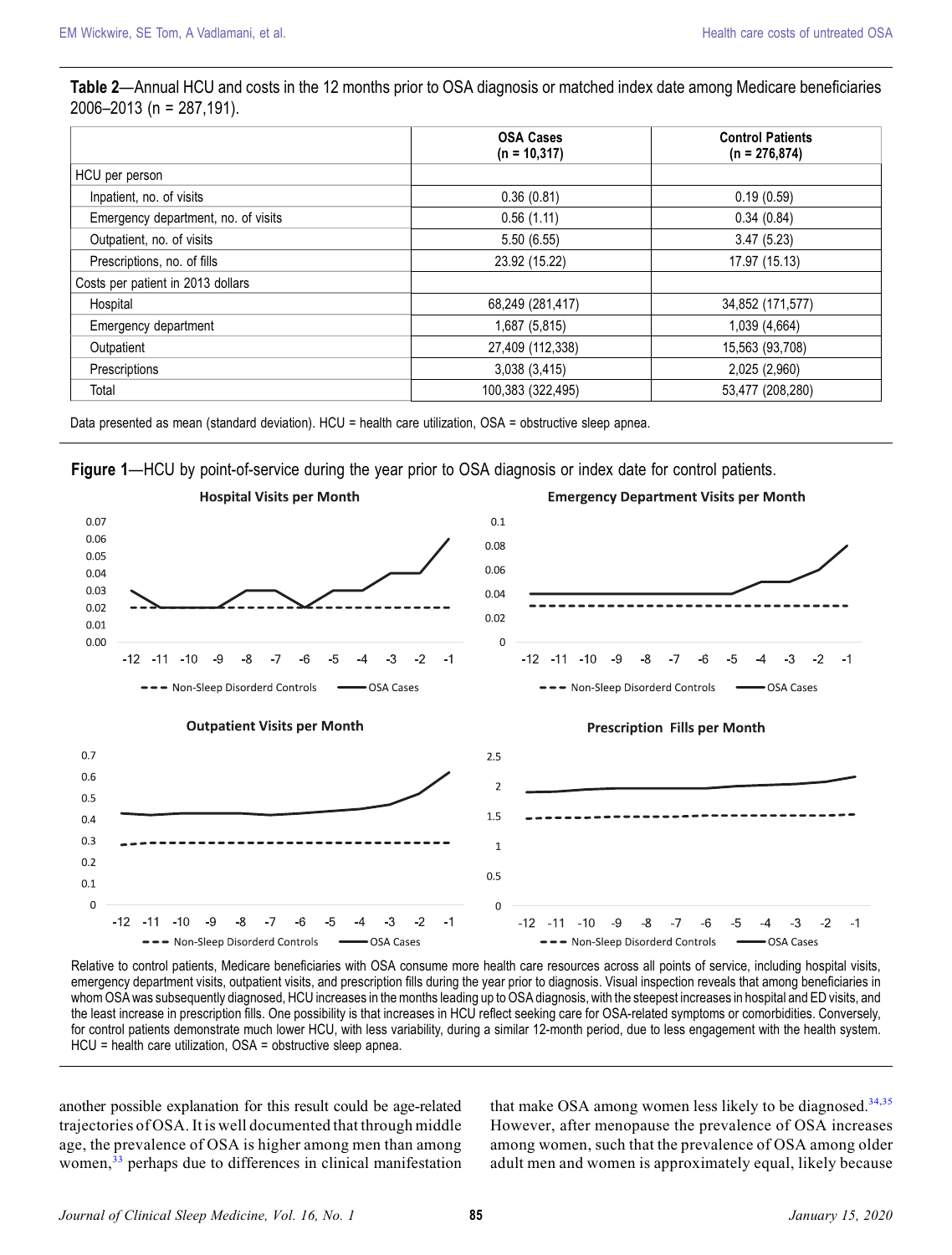<span id="page-5-0"></span>Table 3—Adjusted rate ratios of HCU among OSA cases compared to control patients during the 12 months prior to OSA diagnosis or matched index date among Medicare beneficiaries 2006–2013 (n = 287,191).

|                      | Model 1           | Model 2           |
|----------------------|-------------------|-------------------|
| Inpatient            | 1.84 (1.75, 1.93) | 1.32(1.26, 1.38)  |
| Emergency department | 1.68(1.61, 1.74)  | 1.36(1.31, 1.41)  |
| Outpatient           | 1.59(1.54, 1.63)  | 1.29 (1.26, 1.32) |
| Prescriptions        | 1.33 (1.31, 1.35) | 1.16(1.14, 1.17)  |

Data presented as adjusted rate ratio (95% confidence interval). Model 1 adjusted for year of diagnosis. Model 2 adjusted for year of diagnosis, age, sex, race, and comorbidities listed in the supplemental material. HCU = health care utilization, OSA = obstructive sleep apnea.





Total mean monthly costs for Medicare beneficiaries with OSA increase during the year prior to OSA diagnosis. Dramatic increases occur within 3 months prior to diagnosis and might reflect seeking care for OSA-related symptoms or comorbidities. During the same period, total mean monthly costs for control patients do not increase, reflecting less engagement with the health care system. OSA = obstructive sleep apnea.

of changes in upper airway patency among women.<sup>[33](#page-7-0)</sup> Thus, it is possible that OSA in older women is more likely to be newly diagnosed, whereas men are more likely to have preexisting OSA (which would have resulted in exclusion from this study). Regardless of the mechanism underlying the number of men and women who participated in this study, the association between OSA and HCU and costs was not modified by sex.

Results from this study suggest important directions for future research. Most importantly, researchers should seek to determine the mechanisms by which untreated OSA so dramatically increases HCU and costs among older adults. Given the high rates of comorbidity associated with OSA and observed in this study, we propose at least two methodologic approaches will be helpful to identify OSA-specific costs. First, researchers should examine the clinical and economic effect of OSA among subsets of patients with high-cost comorbidities, such as CVD, chronic pain, depression, and type II diabetes mellitus.[36](#page-7-0) This will help reduce confounding and reduce methodological variance.

Second, given the highly heterogeneous nature of OSA itself, future research should seek to identify empirically derived clusters of patients with OSA based on demographic, comorbid disease, daytime symptoms, medication adherence, and cost profiles, among other factors. $37,38$  $37,38$  $37,38$  Such phenotyping efforts are likely to lead to advanced understanding of OSA disease processes, clarify OSA clinical and economic trajectories, stratify patients with OSA into meaningful clusters based on disease and economic risk, and identify patients likely to benefit from aggressive treatment efforts. Related to understanding OSA costs and comorbidities, greater insight is needed into triggers and clinical pathways that lead to OSA diagnosis. $39$  For example, consistent with earlier literature, we found that HCU and costs increased during the 12 months prior to OSA diagnosis. $39,40$  $39,40$  It will be important to understand the effect of undiagnosed OSA on the medical conditions that led to contact with the health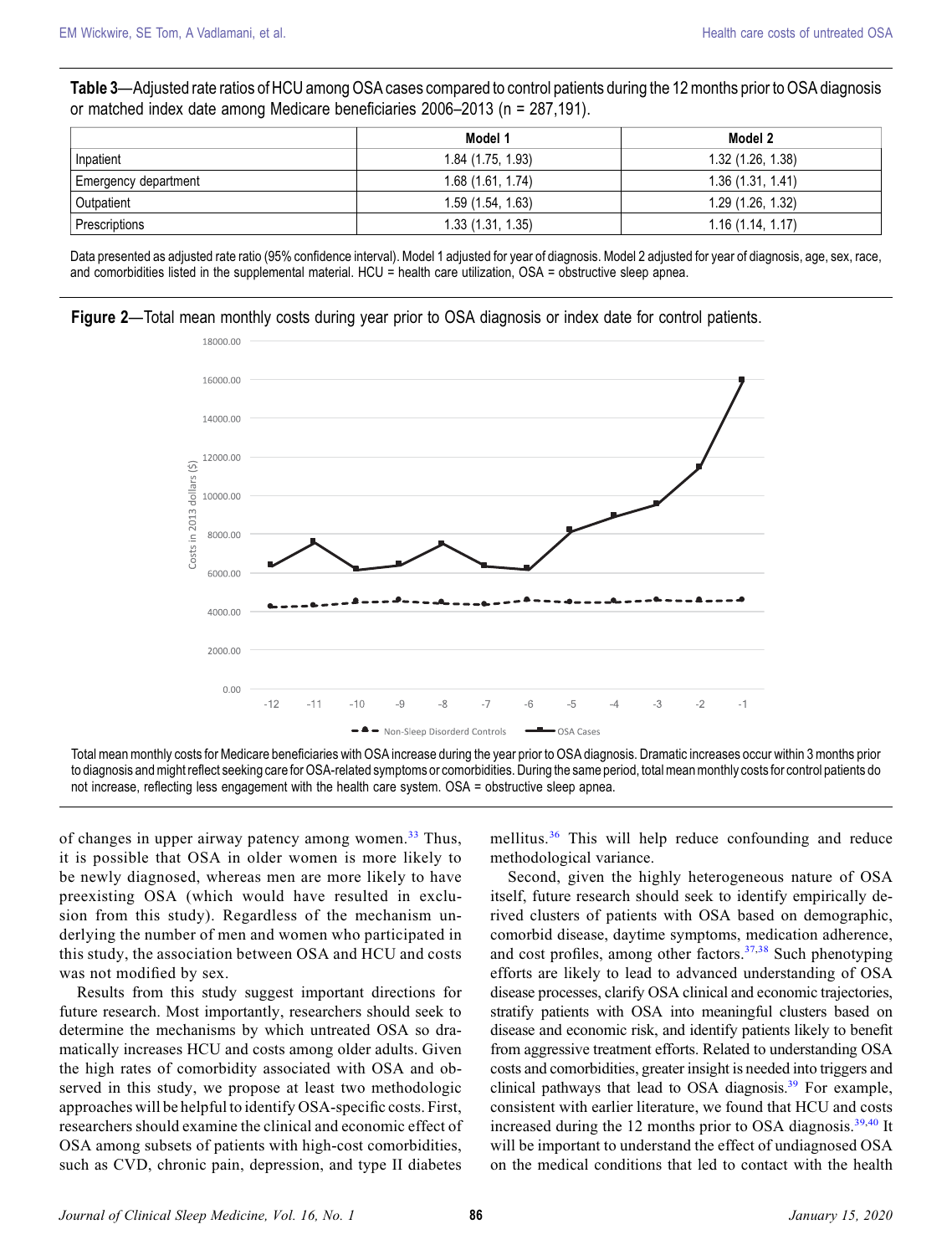<span id="page-6-0"></span>

| Table 4—Adjusted marginal effects of total Medicare costs in 2013 dollars among OSA cases compared to control patients during |
|-------------------------------------------------------------------------------------------------------------------------------|
| the 12 months prior to OSA diagnosis or matched index date among Medicare beneficiaries 2006–2013 (n = 287,191).              |

|                      | Model 1                 | Model 2                 |
|----------------------|-------------------------|-------------------------|
| Inpatient            | 32,988 (32,983, 32,993) | 15,482 (8,521, 22,443)  |
| Emergency department | 637 (637, 638)          | 455 (277, 634)          |
| Outpatient           | 11,960 (11,957, 11,964) | 5,763 (3,391, 8,134)    |
| Prescriptions        | 1,003 (1,002, 1,005)    | 431 (339, 522)          |
| Total                | 46,601 (46,595, 46,607) | 19,566 (13,329, 25,894) |

Data presented as adjusted marginal effect (95% confidence interval). Marginal effects reflect the incremental change in costs between controls and OSA cases. Model 1 adjusted for year of diagnosis. Model 2 adjusted for year of diagnosis, age, sex, race, and comorbidities listed in the supplementalmaterial. OSA = obstructive sleep apnea.

system in the 12 months prior to diagnosis. Related to this, although all participants in the current study were insured Medicare beneficiaries, the role of health-seeking behavior and provider referrals warrants research attention. Finally, there is dramatic need to examine economic aspects of OSA following diagnosis, including the potential economic benefit from OSA treatments among older adults. Wickwire and colleagues $41$ recently performed a systematic review of peer-reviewed literature regarding economic effect of OSA treatments, yet only 2 of 17 included studies $42,43$  were conducted among older adults.

This study has strengths. First, our results represent the largest analysis to date of the economic burden associated with untreated OSA among Medicare beneficiaries. Second, in addition to being large, our sample was randomly selected from a nationally representative sample of actual Medicare administrative claims. Medicare beneficiaries represent a largely affected population as Medicare is the largest health payer for older adults in the United States, and a leading developer of health policy. Third, we employed a highly specific operational definition of OSA, requiring not only a physician-assigned OSA diagnosis but also initiation of a Medicare-approved first-line OSA therapy (continuous positive airway pressure or oral appliance). Fourth, we captured a very broad range of health expenditures across multiple points of service, including HCU and costs associated with outpatient, inpatient, ED, and medication prescriptions, thus ensuring comprehensive assessment of costs from the payer perspective.

At the same time, our administrative approach has limitations. First, although our operational definition of OSA was highly specific, requiring confirmed OSA and initiation of treatment, OSA is underdiagnosed among older adults. Thus, it is possible that our control group contained undiagnosed OSA cases. Of course, this confound would have biased results toward the null, suggesting that the true difference in HCU and costs is likely higher than reported here. Interestingly, sensitivity analyses suggested higher HCU and costs when OSA cases who did not initiate treatment were included. Second, ICD-9-CM codes and administrative claims data do not provide needed insight into OSA disease severity, sleep characteristics, daytime symptoms, or other important patient-centered, clinical information such as body mass index that is related both to OSA as well as many comorbid conditions. Third, HSAT ("portable monitoring") was approved during the study period, via Centers for Medicare and Medicaid Services National Coverage Determination (NCD) 240.4 that was implemented on August 1, 2008. Prior to NCD 240.4, all OSA diagnostic testing was

performed via more expensive in-laboratory polysomnography. In the current study, sleep apnea diagnostic testing costs are reflected in outpatient costs and total costs, but OSA testing costs do not affect ED, inpatient, or prescription costs. Although not assessed as part of the current study, differences in outpatient costs and total costs between beneficiaries with OSA and control patients were presumably greater prior to NCD 240.4. Even so, OSA cases demonstrated greater outpatient and total HCU and costs during the overall study period, which includes the implementation of HSAT. Fourth, our administrative design precludes determination of causality. Specifically, we are unableto determine whether OSA leads to costly comorbid conditions, or whether conditions such as CVD, type 2 diabetes mellitus, and others lead to OSA, which then increases costs. Fifth, OSA cases differed significantly from control patients and were more likely to experience almost all comorbid conditions studied. To minimize the effects of this potential confounding, we controlled for all comorbid conditions and employed PS matching to optimize exchangeability between OSA cases and control patients in sensitivity analyses. Even so, despite our best efforts, residual confounding might have been present. Sixth and finally, although our administrative review enabled a comprehensive assessment of HCU and costs from the payer perspective, we were unable to assess economic outcomes from the patient, employer, or societal perspectives. Understanding the economic effect of OSA from the perspective of these varied stakeholders is vitally needed.

In conclusion, the current study represents the largest analysis to date of the economic burden associated with untreated OSA among Medicare beneficiaries in the United States. Relative to control patients without sleep-disordered breathing, beneficiaries with untreated OSA demonstrated markedly increased HCU and costs across all points of service, including outpatient encounters, inpatient stays, ED visits, and prescription medications. Future research should seek to understand the effect of comorbid OSA as well as evaluate the economic effect of OSA treatments among older adults.

# ABBREVIATIONS

ANOVA, analysis of variance CI, confidence interval CVD, cardiovascular disease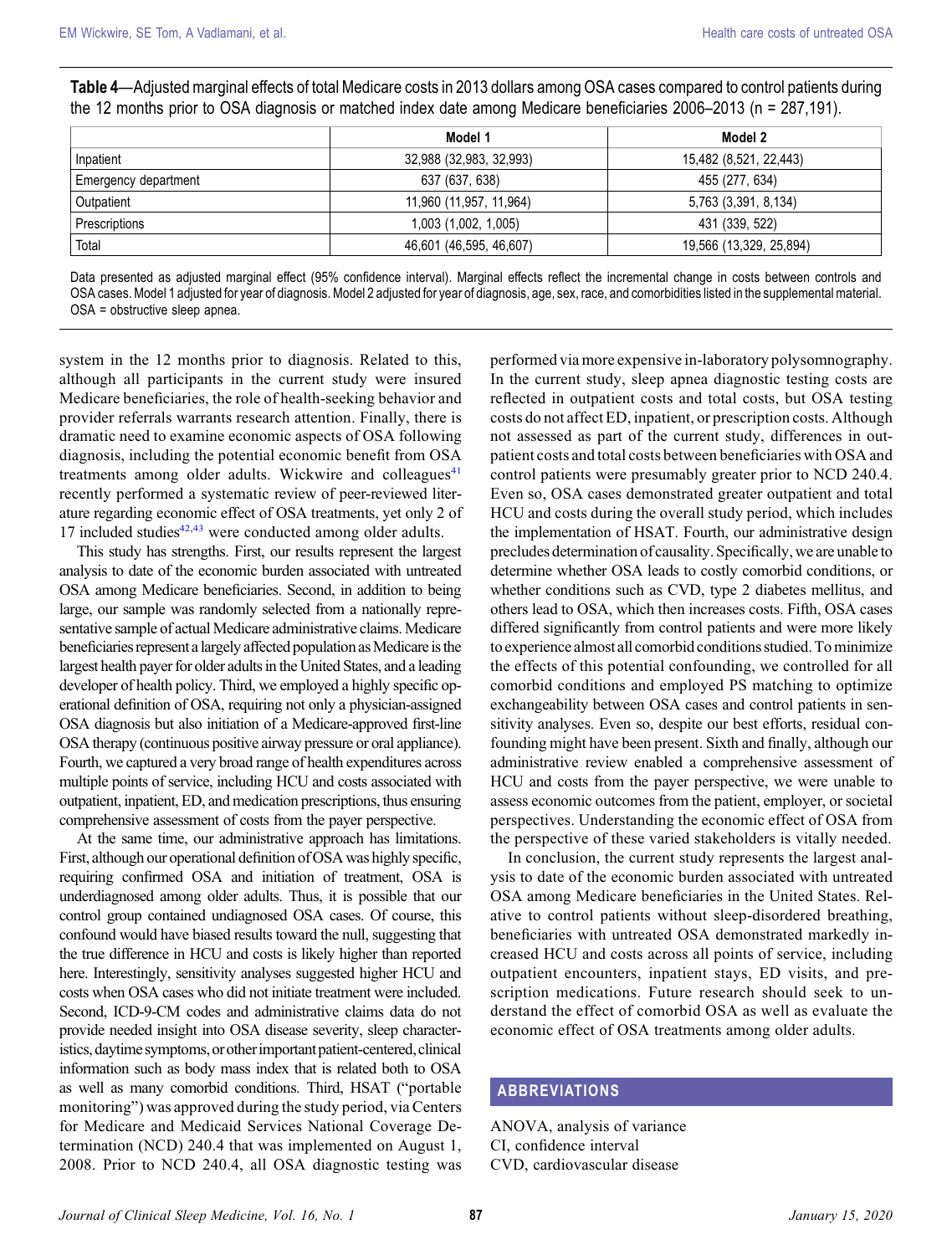### <span id="page-7-0"></span>EM Wickwire, SE Tom, A Vadlamani, et al. https://www.chare.com/setter/education/setter/education/setter/education/setter/education/setter/education/setter/education/setter/education/setter/education/setter/education/setter

- ED, emergency department
- GBP, Great Britain pounds
- HCPCS, Healthcare Common Procedure Coding System
- HCU, health care utilization
- HSAT, home sleep apnea testing
- ICD-9-CM, International Classification of Disease, Version 9, Clinical Modification
- NCD, National Coverage Determination
- OSA, obstructive sleep apnea
- RR, rate ratio
- SD, Standard deviation

## REFERENCES

- 1. Konecny T, Kuniyoshi FHS, Orban M, et al. Under-diagnosis of sleep apnea in patients after acute myocardial infarction. J Am Coll Cardiol. 2010;56(9):742–743.
- 2. Mehra R, Benjamin EJ, Shahar E, et al. Association of nocturnal arrhythmias with sleep-disordered breathing: the Sleep Heart Health Study. Am J Respir Crit Care Med. 2006;173(8):910–916.
- 3. Peppard PE, Young T, Palta M, Skatrud J. Prospective study of the association between sleep-disordered breathing and hypertension. N Engl J Med. 2000;342(19):1378–1384.
- 4. Yaggi HK, Concato J, Kernan WN, Lichtman JH, Brass LM, Mohsenin V. Obstructive sleep apnea as a risk factor for stroke and death. N Engl J Med. 2005;353(19):2034–2041.
- 5. Chan W, Coutts SB, Hanly P. Sleep apnea in patients with transient ischemic attack and minor stroke: opportunity for risk reduction of recurrent stroke? Stroke. 2010;41(12):2973–2975.
- 6. Punjabi NM, Shahar E, Redline S, Gottlieb DJ, Givelber R, Resnick HE. Sleep-disordered breathing, glucose intolerance, and insulin resistance: the Sleep Heart Health Study. Am J Epidemiol. 2004;160(6):521–530.
- 7. Reichmuth KJ, Austin D, Skatrud JB, Young T. Association of sleep apnea and type II diabetes: a population-based study. Am J Respir Crit Care Med. 2005;172(12):1590–1595.
- 8. Drager LF, Lopes HF, Maki-Nunes C, et al. The impact of obstructive sleep apnea on metabolic and inflammatory markers in consecutive patients with metabolic syndrome. PLoS One. 2010;5(8):e12065.
- 9. Peppard PE, Szklo-Coxe M, Hla KM, Young T. Longitudinal association of sleep-related breathing disorder and depression. Arch Intern Med. 2006;166(16):1709–1715.
- 10. Finn L, Young T, Palta M, Fryback DG. Sleep-disordered breathing and selfreported general health status in the Wisconsin Sleep Cohort Study. Sleep. 1998;21(7):701–706.
- 11. Marshall NS, Wong KK, Cullen SR, Knuiman MW, Grunstein RR. Sleep apnea and 20-year follow-up for all-cause mortality, stroke, and cancer incidence and mortality in the Busselton Health Study cohort. J Clin Sleep Med. 2014;10(4):355–362.
- 12. Punjabi NM, Caffo BS, Goodwin JL, et al. Sleep-disordered breathing and mortality: a prospective cohort study. PLoS Med. 2009;6(8):e1000132.
- 13. Kryger MH, Roos L, Delaive K, Walld R, Horrocks J. Utilization of health care services in patients with severe obstructive sleep apnea. Sleep. 1996;19(9 Suppl):S111–S116.
- 14. Banno K, Ramsey C, Walld R, Kryger MH. Expenditure on health care in obese women with and without sleep apnea. Sleep. 2009;32(2):247–252.
- 15. Frost & Sullivan; American Academy of Sleep Medicine. Hidden Health Crisis Costing America Billions. [https://aasm.org/advocacy/initiatives/economic](https://aasm.org/advocacy/initiatives/economic-impact-obstructive-sleep-apnea/)[impact-obstructive-sleep-apnea/](https://aasm.org/advocacy/initiatives/economic-impact-obstructive-sleep-apnea/). Published August 2016. Accessed November 21, 2019.
- 16. Bixler EO, Vgontzas AN, Ten Have T, Tyson K, Kales A. Effects of age on sleep apnea in men: I. Prevalence and severity. Am J Respir Crit Care Med. 1998;157(1):144–148.
- 17. Peppard PE, Young T, Barnet JH, Palta M, Hagen EW, Hla KM. Increased prevalence of sleep-disordered breathing in adults. Am J Epidemiol. 2013;177(9):1006–1014.
- 18. Ancoli-Israel S, Klauber MR, Kripke DF, Parker L, Cobarrubias M. Sleep apnea in female patients in a nursing home. Increased risk of mortality. Chest. 1989;96(5):1054–1058.
- 19. Tarasiuk A, Greenberg-Dotan S, Simon-Tuval T, Oksenberg A, Reuveni H. The effect of obstructive sleep apnea on morbidity and health care utilization of middle-aged and older adults. J Am Geriatr Soc. 2008;56(2):247–254.
- 20. Diaz K, Faverio P, Hospenthal A, Restrepo MI, Amuan ME, Pugh MJ. Obstructive sleep apnea is associated with higher healthcare utilization in elderly patients. Ann Thorac Med. 2014;9(2):92–98.
- 21. Becerra MB, Becerra BJ, Teodorescu M. Healthcare burden of obstructive sleep apnea and obesity among asthma hospitalizations: results from the U.S.-based Nationwide Inpatient Sample. Respir Med. 2016;117:230–236.
- 22. Tuohy CV, Montez-Rath ME, Turakhia M, Chang TI, Winkelman JW, Winkelmayer WC. Sleep disordered breathing and cardiovascular risk in older patients initiating dialysis in the United States: a retrospective observational study using medicare data. BMC Nephrol. 2016;17(1):16.
- 23. Kao LT, Lee HC, Lin HC, Tsai MC, Chung SD. Healthcare service utilization by patients with obstructive sleep apnea: a population-based study. PLoS One. 2015;10(9):e0137459.
- 24. Tarasiuk A, Greenberg-Dotan S, Brin YS, Simon T, Tal A, Reuveni H. Determinants affecting health-care utilization in obstructive sleep apnea syndrome patients. Chest. 2005;128(3):1310–1314.
- 25. Ortman JM, Velkoff VA, Hogan H. An Aging Nation: The Older Population in the United States. [https://www.census.gov/library/publications/2014/demo/](https://www.census.gov/library/publications/2014/demo/p25-1140.html) [p25-1140.html.](https://www.census.gov/library/publications/2014/demo/p25-1140.html) Published May 2014. Accessed November 21, 2019.
- 26. Wickwire EM, Tom SE, Scharf SM, Vadlamani A, Bulatao IG, Albrecht JS. Untreated insomnia increases all-cause health care utilization and costs among Medicare beneficiaries. Sleep. 2019;42(4).
- 27. Albrecht JS, Wickwire EM, Vadlamani A, Scharf SM, Tom SE. Trends in insomnia diagnosis and treatment among Medicare beneficiaries, 2006-2013. Am J Geriatr Psychiatry. 2019;27(3):301–309.
- 28. Finan PH, Buenaver LF, Bounds SC. Discordance between pain and radiographic severity in knee osteoarthritis: findings from quantitative sensory testing of central sensitization. Arthritis Rheum. 2013;65(2):363–372.
- 29. Deyo RA, Cherkin DC, Ciol MA. Adapting a clinical comorbidity index for use with ICD-9-CM administrative databases. J Clin Epidemiol. 1992;45(6):613-619.
- 30. Wickwire EM, Verma T. Value and payment in sleep medicine. J Clin Sleep Med. 2018;14(5):881–884.
- 31. Braley TJ, Dunietz GL, Chervin RD, Lisabeth LD, Skolarus LE, Burke JF. Recognition and diagnosis of obstructive sleep apnea in older Americans. J Am Geriatr Soc. 2018;66(7):1296–1302.
- 32. Chiao W, Durr ML. Trends in sleep studies performed for Medicare beneficiaries. Laryngoscope. 2017;127(12):2891–2896.
- 33. Punjabi NM. The epidemiology of adult obstructive sleep apnea. Proc Am Thorac Soc. 2008;5(2):136–143.
- 34. Shepertycky MR, Banno K, Kryger MH. Differences between men and women in the clinical presentation of patients diagnosed with obstructive sleep apnea syndrome. Sleep. 2005;28(3):309–314.
- 35. Krishnan V, Collop NA. Gender differences in sleep disorders. Curr Opin Pulm Med. 2006;12(6):383–389.
- 36. Wickwire EM. Making dollars and sense of SAVE. J Clin Sleep Med. 2017;13(5):765–766.
- 37. Bailly S, Destors M, Grillet Y, et al. Obstructive sleep apnea: a cluster analysis at time of diagnosis. PLoS One. 2016;11(6):e0157318.
- 38. Pien GW, Ye L, Keenan BT, et al. Changing faces of obstructive sleep apnea: treatment effects by cluster designation in the Icelandic sleep apnea cohort. Sleep. 2018;41(3).
- 39. Smith R, Ronald J, Delaive K, Walld R, Manfreda J, Kryger MH. What are obstructive sleep apnea patients being treated for prior to this diagnosis? Chest. 2002;121(1):164–172.